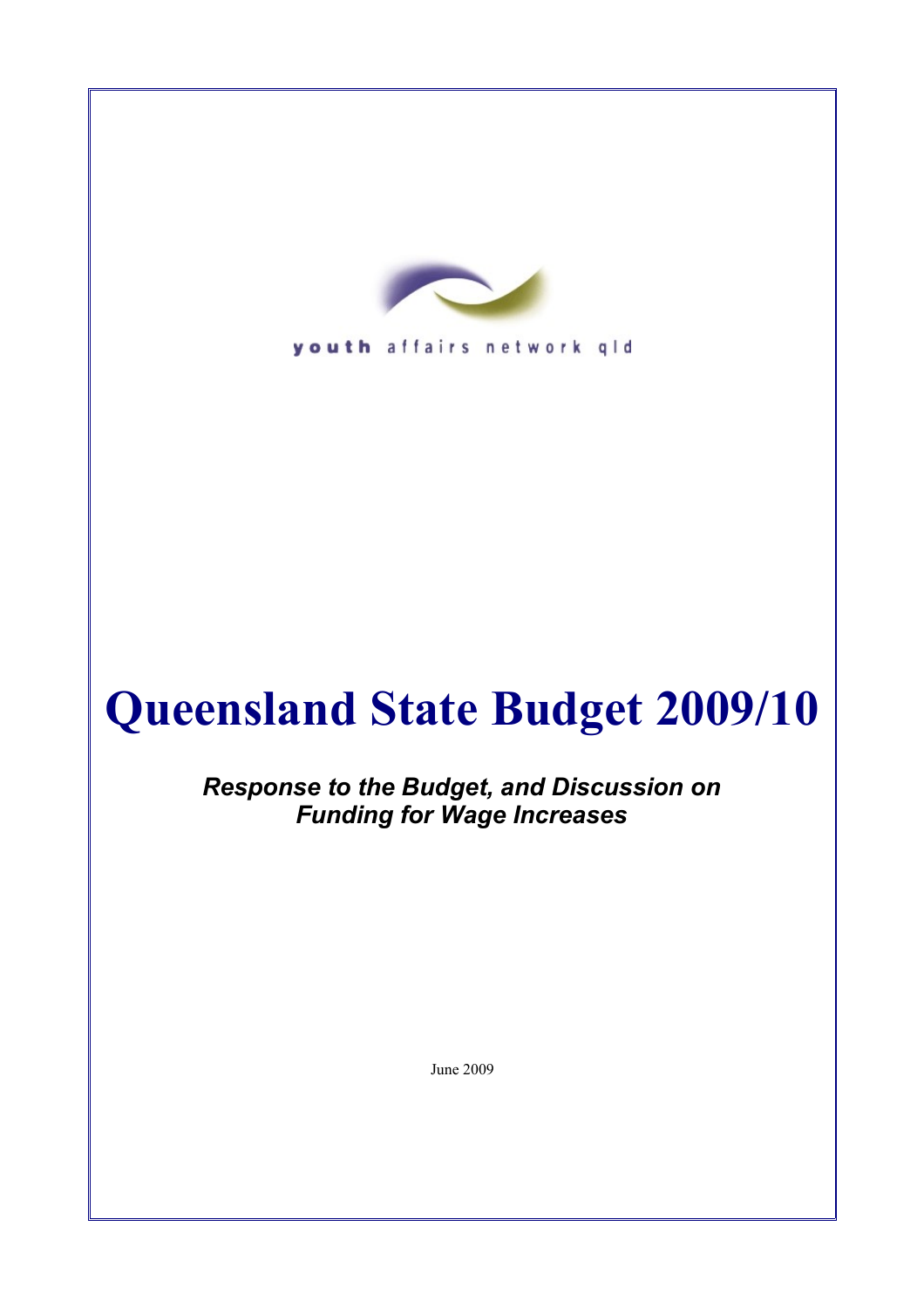#### **Queensland State Budget 2009/10**

**Response to the Budget, and Discussion on Funding for Wage Increases**

by David Powell and Daniel Walker June 2009

Copyright © Youth Affairs Network Queensland Inc. 2009

| Phone:           | $+61$ 7 3844 7713 |
|------------------|-------------------|
| Fax:             | +61 7 38 44 7713  |
| Web <sup>.</sup> | www.yang.org.au   |



This document is licensed under a [Creative Commons Attribution-NonCommercial-NoDerivs 2.5 License.](http://creativecommons.org/licenses/by-nc-nd/2.5/au/) It can be shared under the conditions specified by this license at [http://creativecommons.org/licenses/by-nc-nd/2.5/au/.](http://creativecommons.org/licenses/by-nc-nd/2.5/au/)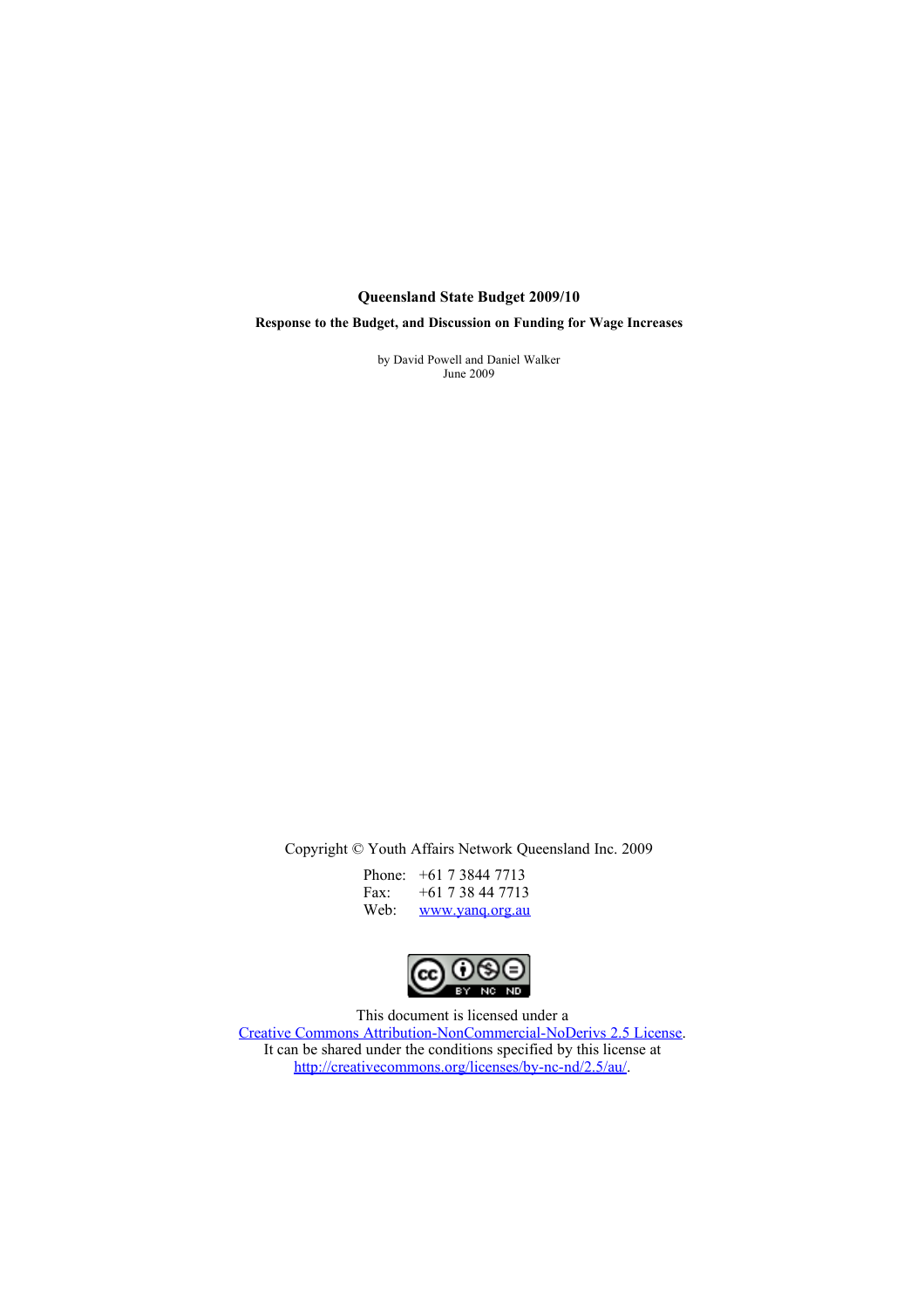# **Table of Contents**

| 2009/10 State Budget Response                                                                                               |   |
|-----------------------------------------------------------------------------------------------------------------------------|---|
| Introduction                                                                                                                | 1 |
| Aboriginal and Torres Strait Islander Services                                                                              | 1 |
| Youth Issues                                                                                                                | 1 |
| <b>Multicultural Affairs</b>                                                                                                | 2 |
| Education                                                                                                                   | 2 |
| <b>New Funding for Increased Wages</b>                                                                                      | 3 |
| Does the new Award & the Pay Increase mean Government & Non-Government workers<br>will be paid equally from now?            | 3 |
| Who does the New Award & the Pay Increase apply to?                                                                         | 3 |
| What about the new funding from the QLD Government - Won't we get the wage<br>increase even if the new Award doesn't apply? | 3 |
| How will the 'prioritised basis' work?                                                                                      | 4 |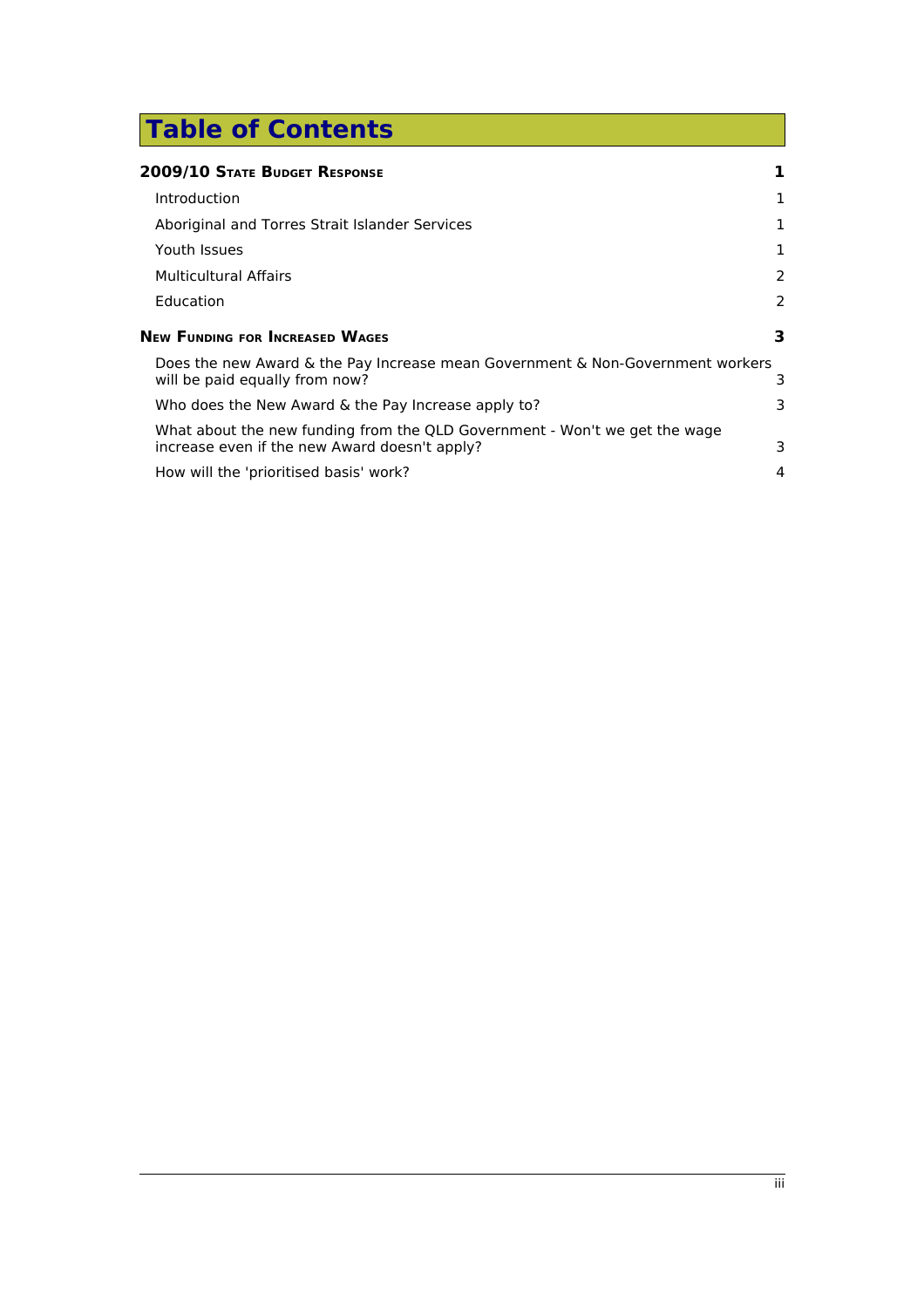### <span id="page-3-0"></span>**2009/10 State Budget Response**

#### <span id="page-3-3"></span>**Introduction**

The 2009/2010 State Budget was released last week, in what seem to be the worst economic conditions we have faced in many years. The State Government was clear from the outset that they had particular priorities in mind when preparing the Budget (Premier Bligh made a bold promise to create new jobs, and focus on our health), and in tough economic times, a tough stance is required. That said, what does this Budget mean for those of us who fell outside of the Government's priority areas this year?

#### <span id="page-3-2"></span>**Aboriginal and Torres Strait Islander Services**

The main focus for Aboriginal and Torres Straight Islander communities has been the 'Close the Gap' program, which is delivered nationally, and the State is quick to point out that they are working in line with that program. Beyond that, there is little to note in the new Budget, except that \$55.4 million has been allocated for Indigenous Wages and Savings Reparations Scheme, to ensure that all eligible claims have been paid. The main concern in this area is the Government's ability to effect change across the board, and without a clear agenda or strong commitment, this seems uncertain.

It is known that Aboriginal and Torres Strait Islander people are extremely disproportionately represented in the justice system, but the response from the Government continues to be more investment in detention, rather than prevention and intervention.

The State Government has also pledged to maintain momentum and continue to implement the Cape York Welfare Reform and Alcohol Reform Initiatives. This is in line with the Australian Crime Commission's recent announcement that it will expand its operations of intervention in the Northern Territory into Queensland and New South Wales. YANQ strongly objects to any policy which is not in line with the concept of Self Determination for Aboriginal and Torres Strait Islander communities.

#### <span id="page-3-1"></span>**Youth Issues**

There are a number of priority areas in youth affairs, but once again the Budget has focussed on youth detention. The Government has allocated capital funding of \$70.2 million in 2009-10 (equating to \$170.7 million over four years) to expand the Cleveland Youth Detention Centre in North Queensland by an additional 48 beds, which should be available by 2011. Further, there will be an additional \$36.1 million available over the next three years for operating costs associated with the expansion of the Cleveland Youth Detention Centre. This is a total of \$206.8 million over the next few years to increase the capacity of youth detention in one centre (or roughly \$4.3 million per bed).

Comparatively, only \$1.8 million is being allocated over three years to implement a new initiative to improve economic and social outcomes for young people who have recently entered the youth justice system and are at risk of further offending; and/or are experiencing homelessness or are at risk of homelessness.

The very significant gap in funding between these two programs is of particular concern, especially considering a recent report by Mission Australia which outlined the need for a review of the juvenile justice system in favour of prevention and a focussed effort on Indigenous and Pacific Islander youth, who are disproportionately represented in youth detention centres.

Over the last several years, YANQ and other peak bodies have repeatedly and consistently called for more investment in prevention and early intervention, rather than detention and imprisonment. Once again, the Government has ignored our cries, and continues to pour money into building prisons, despite a large body of strong academic research showing that young people who come into contact with the justice system are more likely to end up back in the justice system as adults.

Further, the State Government has failed to budget for the transfer of seventeen year olds from adult correctional facilities to youth detention centres. Queensland remains the only State to send seventeen year olds to adult correctional facilities. Queensland's youth detention centres are practically overcrowded with young people on Remand. Most young people on Remand are in detention centres because they do not have access to accommodation and other support services, NOT because they are a danger to the community. The State Government has failed these young people by not allocating resources for support services which, with a fraction of the cost of the Cleveland Youth Detention Centre upgrade, could assist and divert these young people away from the justice system, and re-engage them with the community in a constructive way.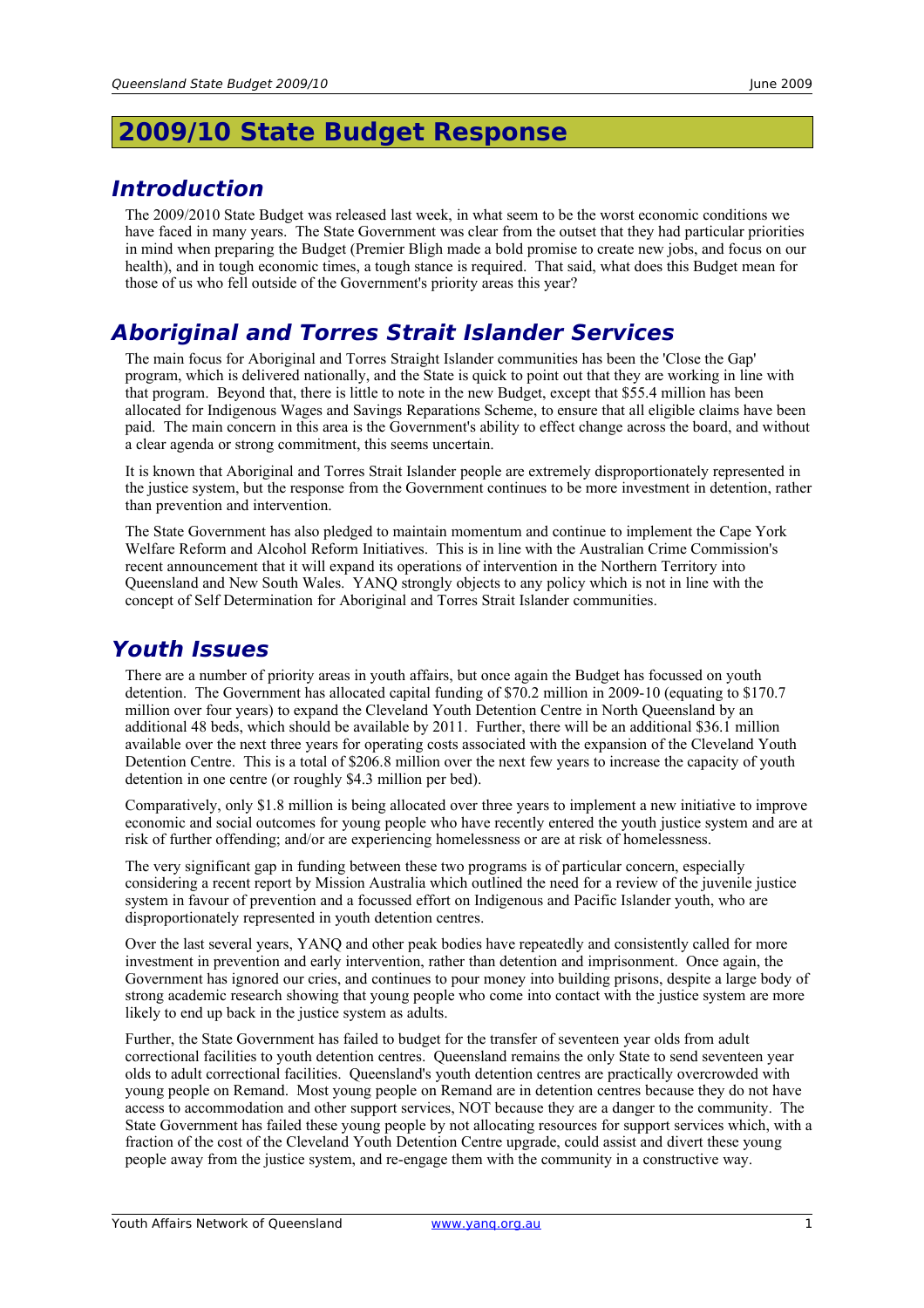#### <span id="page-4-1"></span>**Multicultural Affairs**

YANQ is pleased to see the continuation of the Community Action for a Multicultural Society (CAMS) and Local Area Multicultural Partnerships (LAMP) programs with just under \$2 million in 2009–10, a total of \$5.9 million over three years. Ideally, these programs would have been increased, in line with the increase in population and diversity of our CALD communities. As previously reported, YANQ did not receive renewed funding under the CAMS program, and there was an increased focus on front-line service, with advocacy taking a back seat. Obviously, our service providers are very important for multicultural community development, but without the work that YANQ as a peak body has been doing in terms of research, sector development, policy development and capacity building, the resources of the service providers will be limited, and the workers themselves will be stretched beyond their capacity.

#### <span id="page-4-0"></span>**Education**

The Department of Education and Training has allocated \$7.8 billion in recurrent funding, and an additional \$1.7 billion in infrastructure in the 2009/10 State Budget. Of this very significant amount, \$1.2 million (part of \$3 million over three years) will be allocated, in conjunction with the Department of Communities, to provide an innovative model of support for young people aged between 12 and 15 years who are returning from the juvenile justice system and are at risk of disengaging from education.

As part of a \$30 million, four year commitment, \$8.3 million is being contributed in 2009/10 to continue the implementation of of Australian Sign Language (Auslan) as the language of instruction for deaf/hearingimpaired students using signed communication.

\$3 million has been allocated as part of a \$10 million, four year plan for Indigenous Education Support Structures being piloted across five clusters of state schools, and a number of non-state schools.

This appears to be the extent of initiatives to help disadvantaged young people, with no mention of interpreting services and ESL intensive modules, or support for young people with a disability beyond the Auslan program.

#### **Disability Services**

Disability Services have allocated a small sum of \$0.52 million in 2009/10 (\$1.1 million over two years) to a pilot project to provide a system of self-managed funding, auspiced through a non-government organisation, geared towards families with children and young people with a disability.

Youngcare will also receive \$1 million in 2009/10 for accommodation ad support for young people with a disability at a new residential complex on the Gold Coast.

Early intervention for young people showing early sings of mental illness will receive a boost with an additional \$2.2 million allocated in 2009/10 (\$6.5 million over three years) to trial two community residential programs.

YANQ is pleased to see young people with a disability included in the budget as a specific target group with particular needs.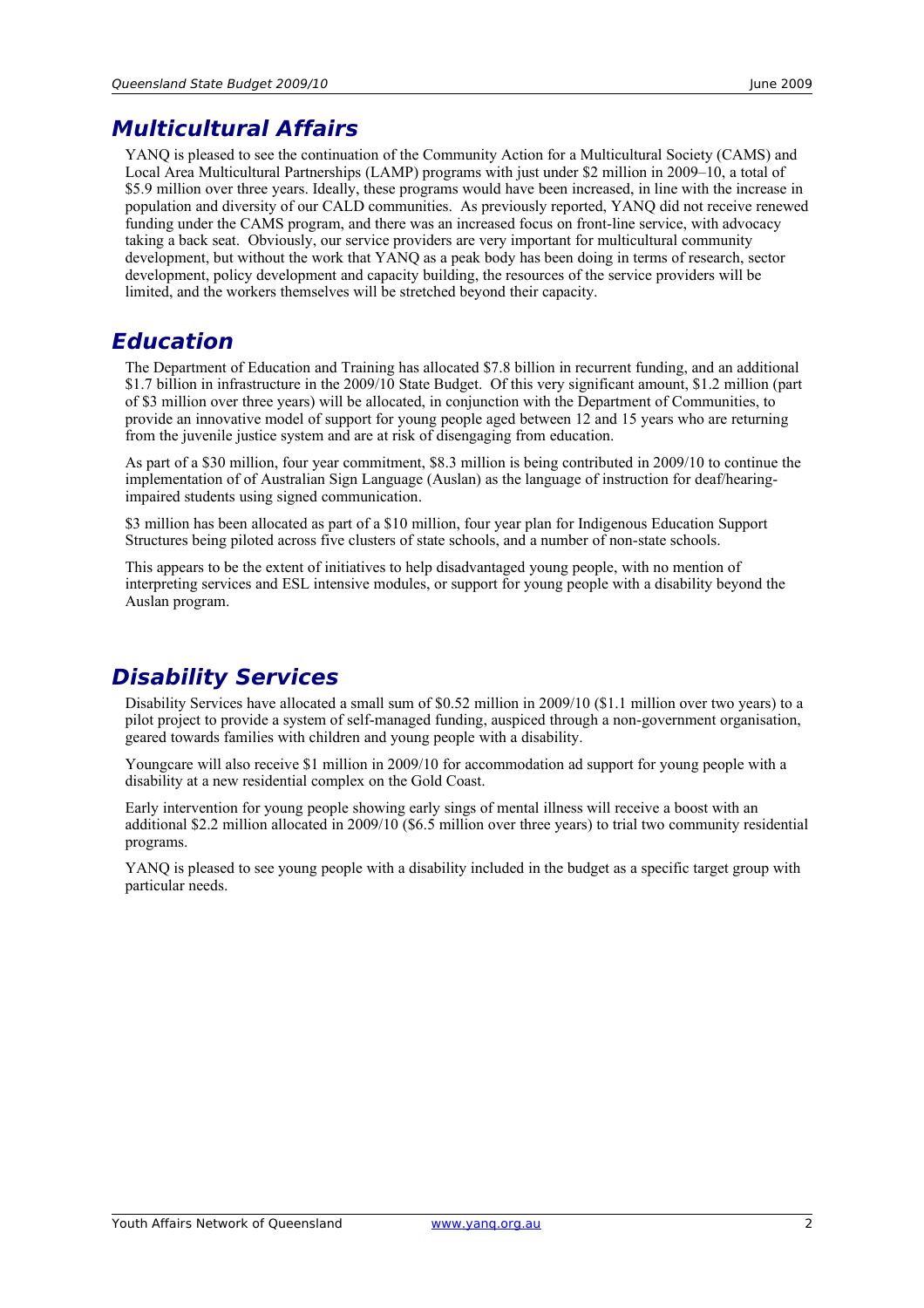## <span id="page-5-3"></span>**New Funding for Increased Wages**

As many readers will be aware, the Queensland Government has allocated \$414 million over four years to cover wages increases for some workers in non-government social and community services. This funding is in response to the Australian Services Union's successful application earlier this year to the Queensland Industrial Relations Commission for a wage increase.

So, does this mean that youth workers in non-government organisations will now get a pay increase? Does it mean that your wages will now be on par with your colleagues in the government sector? Well, maybe and no are the answers YANQ can put forward. Here is our explanation of the situation now and please be aware that this is NOT legal advice, merely YANQ's best understanding of the situation based on the research we've undertaken.

#### <span id="page-5-2"></span>**Does the new Award & the Pay Increase mean Government & Non-Government workers will be paid equally from now?**

No. The new Queensland Community Services and Crisis Assistance (QCSCA) Award only sets out the minimum rates of pay and conditions for workers who rely on it. If staff in non-government community services rely just on this Award to secure their pay and conditions there will be a short-term increase in wages for some, followed by another long, slow decline in parity.

Awards only increase (year-by-year) by flat-dollar amounts based on minimum wage decisions. Employees in other sectors and industries have negotiated different agreements with their employers that guarantee percentage based wage increases. Social and community workers in non-government services (largely) have not done this, which is why there was a disparity in wages to begin with.

#### <span id="page-5-1"></span>**Who does the New Award & the Pay Increase apply to?**

| <b>Listed as</b><br><b>Respondent to</b><br>existing SACS<br>or CASH<br>Awards? | <b>Constitutional</b><br>trading<br>corporation? | <b>Award status Now</b>                                                | Next pay<br>increase? | In future? <sup>*</sup>                              |
|---------------------------------------------------------------------------------|--------------------------------------------------|------------------------------------------------------------------------|-----------------------|------------------------------------------------------|
| Yes                                                                             | <b>Yes</b>                                       | Federal pre-reform SACS<br>or CASH (Qld)                               | October<br>2009       | Federal modern award will<br>apply from January 2010 |
| Yes                                                                             | N <sub>0</sub>                                   | Federal transitional<br>SACS or CASH (Qld)                             | October<br>2009       | Transition on to state award<br>in March 2011        |
| No                                                                              | <b>Yes</b>                                       | Award free                                                             | n/a                   | Federal modern award will<br>apply from January 2010 |
| No                                                                              | N <sub>0</sub>                                   | State Community<br>Services and Crisis<br><b>Assistance Award 2008</b> | <b>July 2009</b>      | State award continues to<br>apply                    |

**If you or your employer does nothing**, then this table below describes the current and future status of non-government community services<sup>[1](#page-5-4)</sup>.

The above table only applies if you do nothing. As employees you have a right to collectively negotiate a workplace agreement with your employer that sets out wages and conditions above those specified in an Award.

#### <span id="page-5-0"></span>**What about the new funding from the QLD Government - Won't we get the wage increase even if the new Award doesn't apply?**

We don't know yet – the best answer right now is 'maybe'. Here's what the budget papers say:

Recently the Queensland Industrial Relations Commission increased award rates for community services

<span id="page-5-4"></span><sup>1</sup> Table courtesy of Jobs Australia.

<span id="page-5-5"></span>The summary of future changes is based on current legislative timetables. The situation for federal transitional awards, and for state awards, could change if Queensland agrees to refer some or all of its Industrial Relations powers to the federal parliament.